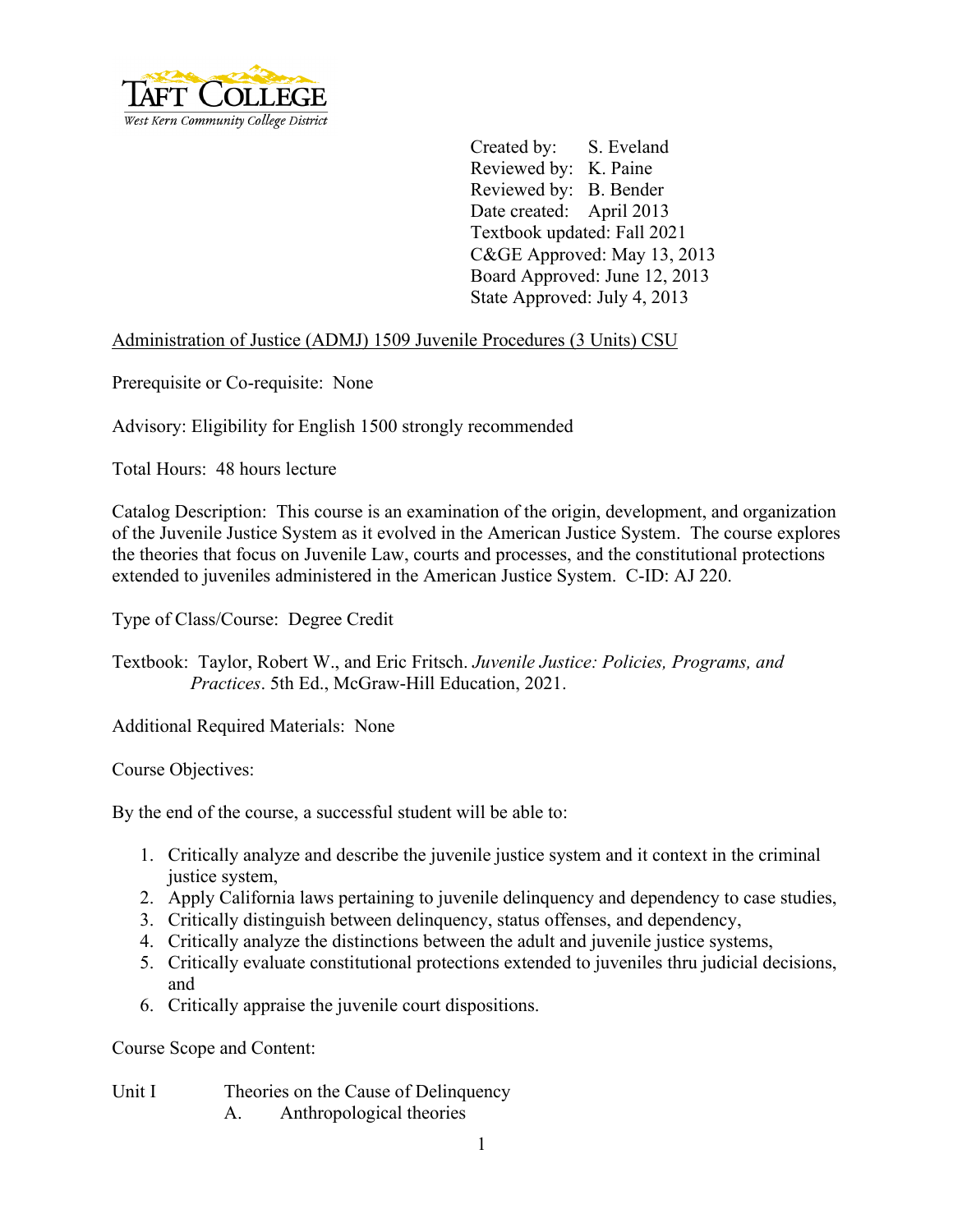

West Kern Community College District

- B. Sociological theories
- C. Psychological theories
- Unit II History of the Juvenile Justice System
	- A. History of juvenile justice in the U.S.
	- B. Changing definition of juvenile

## Unit II Measuring Juvenile Delinquency

- A. UCR
- B. Victimization surveys
- C. Other measures of juvenile delinquency

Unit III California Laws Relating to Juvenile Delinquency and Dependency

- A. California juvenile court law
	- a. general provisions
	- b. commissions and committees
	- c. comparison of adult court and juvenile court procedures
		- i. judges
		- ii. referees
		- iii. probation officers
		- iv. jurisdiction of the court
		- v. temporary custody and detention
		- vi. commencement of proceedings
		- vii. hearings
		- viii. judgment and orders
		- ix. records
- B. Youth Authority Act
- C. California laws addressing dependency
- D. Special sections of other codes
	- a. penal code
	- b. civil code
		- i. guardian and ward
		- ii. marriage, annulments and divorce
		- iii. torts and contracts
	- c. educational code
	- d. business and professional code
	- e. labor code
- Unit IV Constitutional Protections Afforded to Juveniles through Judicial Decisions
	- A. Rights of juveniles
	- B. Differences between the rights of adults and juveniles
- Unit V Juvenile Court Dispositions
	- A. Incarceration
		- a. home confinement/house arrest
		- b. placement with someone other than parent or guardian